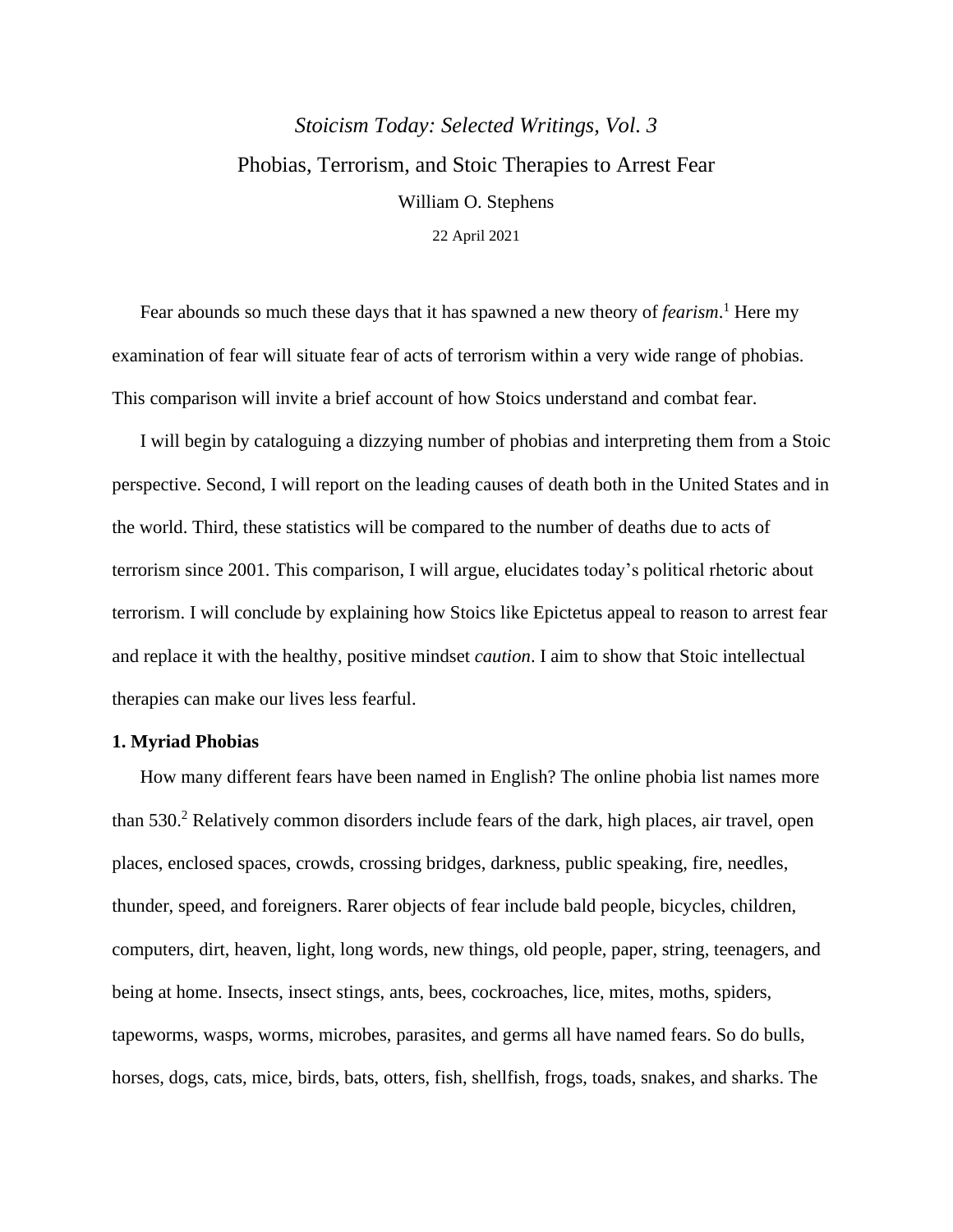fear of animals is zoophobia. People with paraskavedekatriaphobia fear Friday the thirteenth. There are names for the fears of such activities as opening one's eyes, defecating, bathing, drinking, undressing in front of someone, coitus, crossing the street, going to school, throwing things away, dancing, conversing over dinner, riding in an automobile, being stared at, sitting, walking, being tickled, stooping, stuttering, seeing oneself in a mirror, vomiting, and going to bed. There are named fears of eyes, hands, chins, beards, belly buttons, knees, hair, rectums, and genitals. There are names for the fear of each of the colors yellow, red, purple, black, and white, as well as for the fear of colors generally. There are names for the fear of each of the numbers four, five, eight, thirteen, and 666.

Whether a fear of illness, accidents, injury, fever, heart disease, diabetes, dentists, speed, or pain seems more or less justifiable will vary from person to person. Bad experiences in childhood no doubt have a lot to do with phobias. So do genetic predispositions. But what about fearing fog, ghosts, or being alone? Or fearing clouds, clothing, or nudity? Or the fear of blushing, trees, or clowns? Or the fear of puppets, body odor, or wealth? What of the fear of dolls, growing bald, or the moon? Or the fear of clocks or stars or books? Arachibutyrophobia is the fear of peanut butter sticking to the roof of your mouth. Could one reasonably justify even moderate worry about these things? To fear beautiful women is to suffer from caligynephobia. The fear of hearing good news is euphobia. Geliophobes fear laughter. Hedonophobes fear feeling pleasure. Ideophobes fear ideas. Pantophobes fear everything. The fear of fear itself is phobophobia.

How common are phobias? "[P]hobias are the most common psychiatric illness among women and the second most common among men. The National Institute of Mental Health suggests that phobias affect approximately 10% of U.S. adults each year. These phobias typically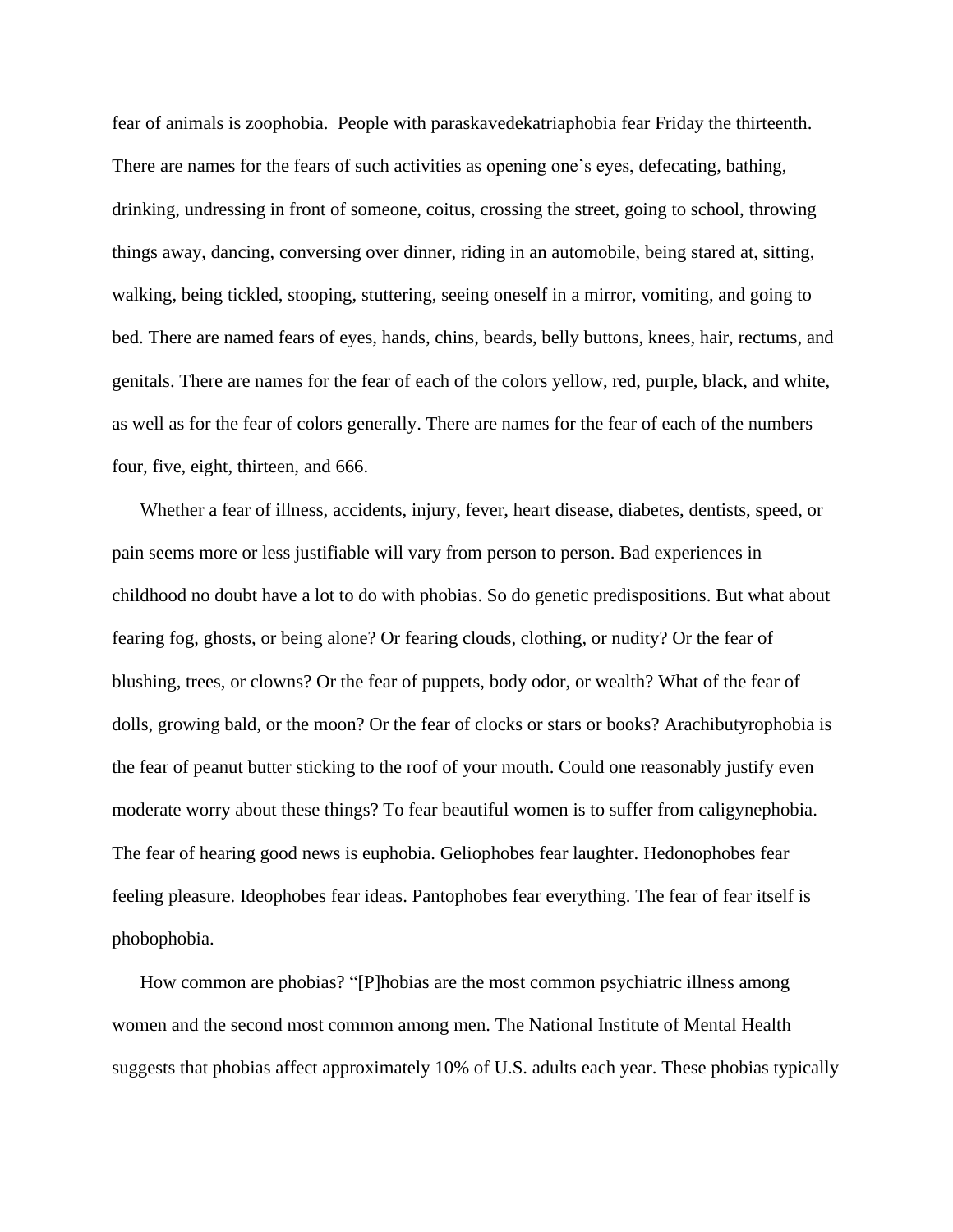emerge during childhood or adolescence and continue into adulthood. They also impact twice as many women as they do men."<sup>3</sup>

There are a number of explanations for why phobias develop, including evolutionary and behavioral theories. Phobias lead to marked fear and symptoms such as dizziness, nausea, and breathlessness. In some cases, these symptoms escalate into a full-blown panic attack.

Which phobias are the most common? The top ten appear to be arachnophobia (spiders and arachnids), ophidiophobia (snakes), acrophobia (heights), aerophobia (flying), cynophobia (dogs), astraphobia (thunder and lightning), trypanophobia (injections), sociophobia (social situations), agoraphobia (open or crowded spaces), and mysophobia (germs or contamination). One source reports that the fear of arachnids affects women four times more than it does men (48 percent of women and twelve percent of men). Another source reports that Arachnophobia affects as many as one in three women and one in four men. So why are so many people terrified of arachnids? While there are an estimated 35,000 different spider species, only about a dozen pose any type of real threat to humans. A common explanation for this and other animal phobias is that arachnids, insects, snakes, and the like once posed a considerable threat to our ancestors who lacked the medical knowledge and technological tools to treat bites from animals and insects. Thus, evolution contributed to predisposition to fear these animals and insects.

Ophidiophobia (the fear of snakes) is quite common. It is variously attributed to evolutionary causes, cultural influences, and personal experiences. Very few people who fear snakes have ever been bitten by one. "Another theory suggests that the fear of snakes and similar animals might arise from an inherent fear of disease and contamination. Studies have shown that these animals tend to provoke a disgust response, which might explain why snake phobias are so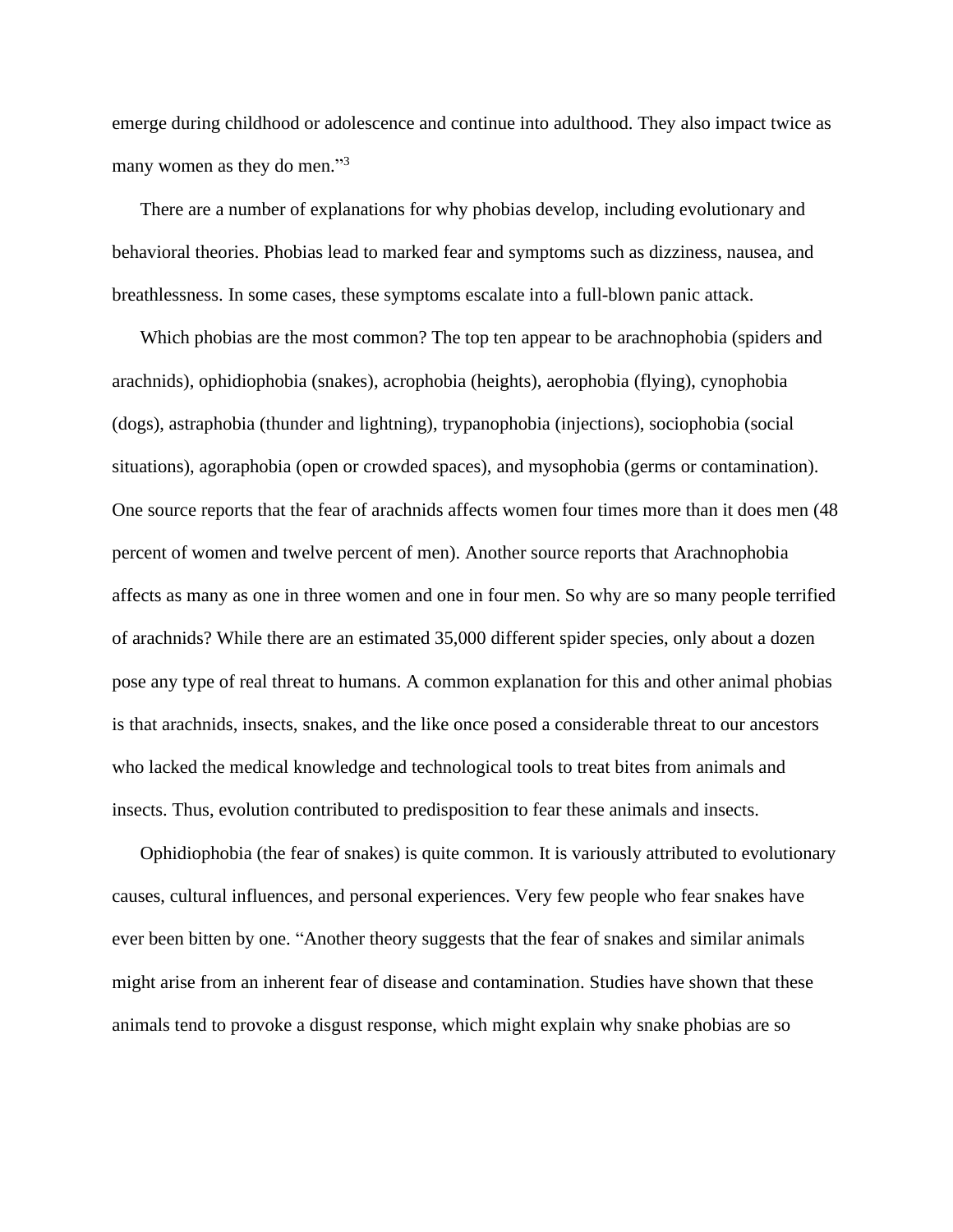common yet people tend not to exhibit similar phobias of dangerous animals such as lions or bears." 4

Acrophobia (the fear of heights) afflicts more than 6% of people. Aerophobia (the fear of flying) affects between 10% and 40% of U.S. adults despite how exceedingly rare airplane accidents are. Trembling, rapid heartbeat, and feeling disoriented are common symptoms of aerophobia.

Another very common phobia is cynophobia, the irrational and excessive fear of dogs. It is often associated with a specific personal experience, like being bitten by a dog as a child. Such traumatic experiences and can produce fear responses that remain into adulthood. Cyanophobes often struggle to walk through an area with a dog.

Astraphobia is the fear of thunder and lightning. Astraphobes are very preoccupied monitoring local and national forecasts. During a storm they may seek shelter in a bathroom, in a closet, or under a bed. In some instances, astraphobes may behave like agoraphobes when their fear of encountering lightning or thunder makes them unable to leave home.

Trypanophobia (the fear of injections) is a condition that can prevent people from getting medical treatment or seeing doctors (iatrophobia). 20% to 30% of adults are estimated to suffer from trypanophobia. Sociophobia (the fear of social situations), also known as Social Anxiety Disorder, often includes fear of being watched (scopophobia) or humiliated in front of others. The most common form of sociophobia is glossophobia (the fear of public speaking).

Agoraphobia is characterized by a fear of being alone in a situation in which escape may be difficult. This type of phobia may include the fear of crowded areas or open spaces. It is typical for agoraphobia to manifest between a person's late-adolescence and mid-thirties. Two-thirds of agoraphobes are women.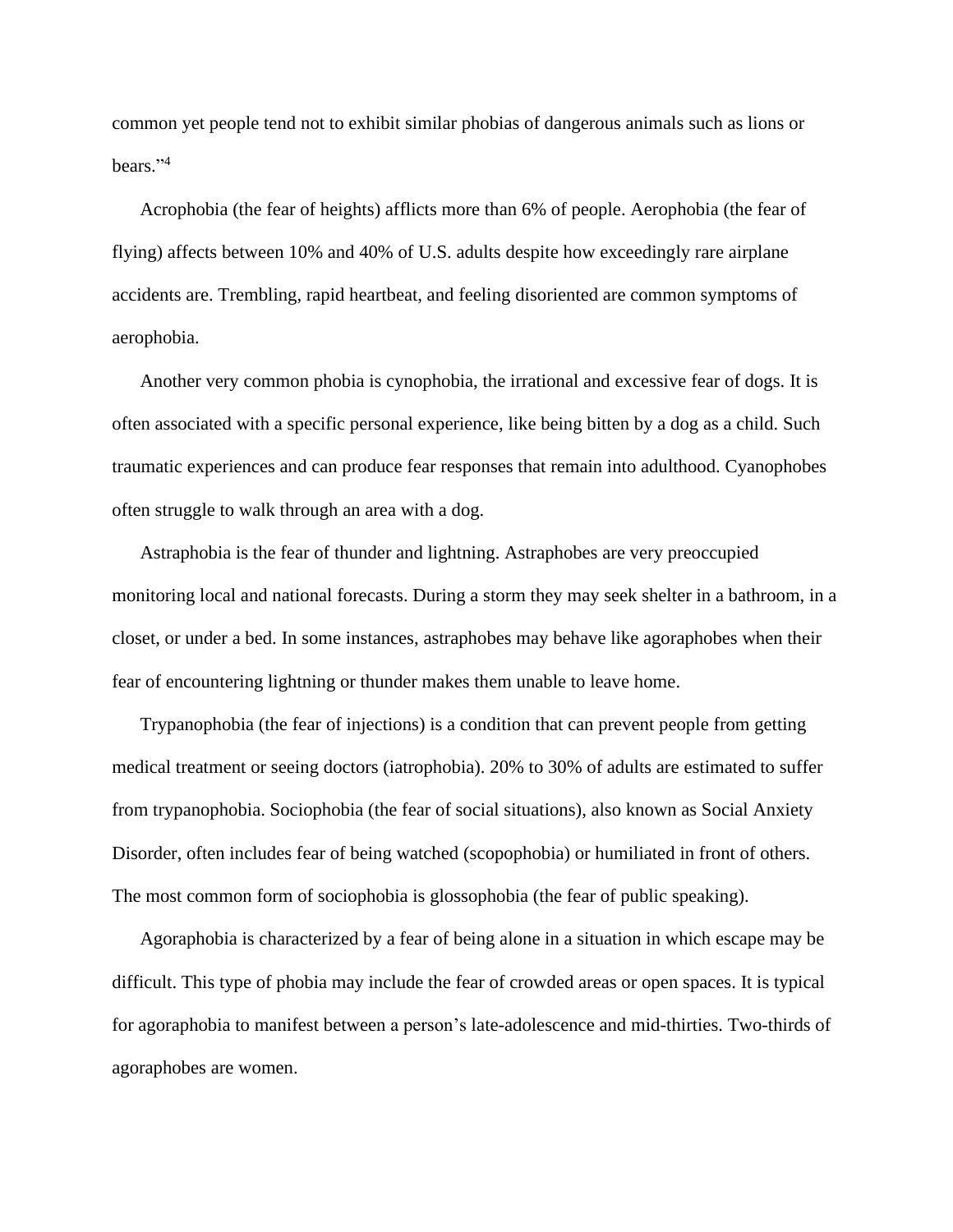Those who suffer from mysophobia excessively fear germs and dirt. This phobia can drive people to compulsive hand-washing, obsessive cleaning, and avoiding places perceived to be dirty, such as offices, schools, pharmacies, and airplanes. Mysophobes often avoid physical contact with others.

We might be tempted to think that our own phobias are reasonable, whereas the phobias of other people are kind of silly. This temptation to discount the seriousness of phobias that we don't share with others is probably stronger in the case of especially exotic phobias. But we should remember that phobias are serious problems for those afflicted by them. Phobias are debilitating because they ruin our capacity to travel about, engage in activities, and conduct our lives with a feeling of safety.

How did the Stoics conceive of phobias? First, the Stoics distinguished between the immediate involuntary physiological response to the appearance of an unwelcome thing and the voluntary, deliberate cognitive judgment that that unwelcome thing is dangerous and bad. The former the Stoics called *propatheia*, 'pre-emotions' or 'proto-passions.' Examples include being startled and flinching when hearing a sudden loud and unexpected noise. Shivering when sprinkled with cold water, the feeling of disgust when touching something slimy, the feeling of vertigo caused by heights, hair bristling upon hearing bad news, and blushing at obscene language are other examples Seneca gives of pre-emotions. Since these physiological responses happen without our consent, we are not responsible for them, according to the Stoics.

But after these proto-passions occur, it is up to us whether we judge the presence of the unwelcome thing as bad. If we have a few moments to think about it, and then we voluntarily decide that the unwelcome thing is truly bad, then we experience real fear. But the Stoics insist that a real fear response is the result of a mental judgment we make consciously. We control our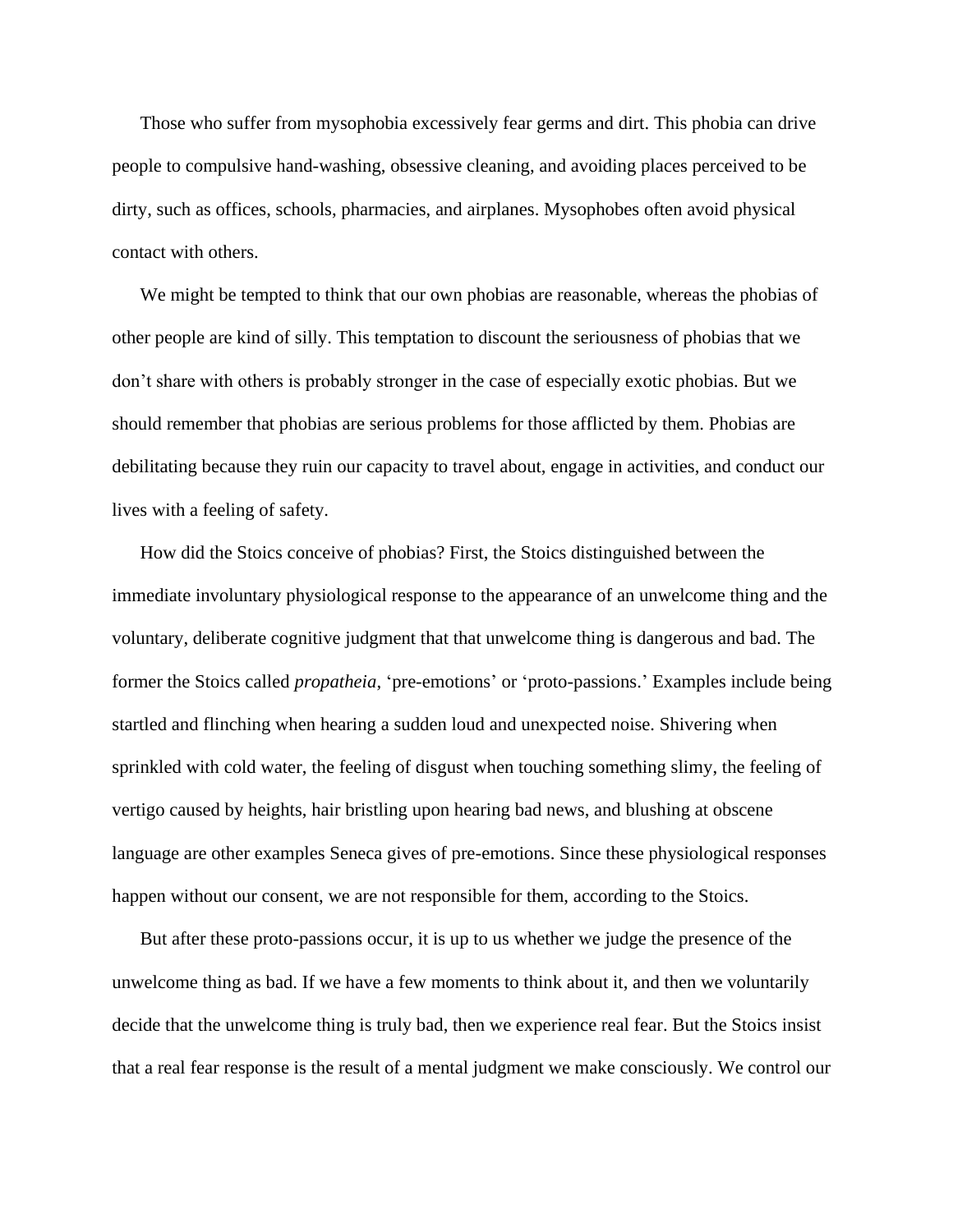power of assent to the proposition, for example, that 'This slimy thing is truly bad and truly scary.' If we don't assent to this proposition, then we won't be afraid. Thus, the Stoics conceive of fear as the consequence of a voluntary cognitive act, not an involuntary physiological reaction.

The most commonly used therapeutic treatment for phobias is cognitive behavioral therapy (CBT). Phobias can be minimized and even eliminated with CBT. The basic idea of CBT originated with the ancient Stoics. What did the ancient Stoics regard as the most popular and most troubling fear? Unsurprisingly, it is the fear death. Most people today, I suspect, believe that the fear of death—called thanatophobia—is reasonable and justified. To evaluate this belief it is useful to understand the top ten causes of death.

## **2. The Top Ten Causes of Death**

The Centers for Disease Control and Prevention report that in the U.S. in 2019, the leading causes of death were, in ranked order, heart disease, cancer, accidents, chronic lower respiratory diseases, stroke, Alzheimer's disease, diabetes, nephritis (and nephrotic syndrome and nephrosis), influenza and pneumonia, and suicide.<sup>5</sup> Suicides outnumbered motor vehicle deaths,<sup>6</sup> which outnumbered homicides.<sup>7</sup>

| Cause of death                               | Deaths  |
|----------------------------------------------|---------|
| Heart disease                                | 659,041 |
| Cancer                                       | 599,601 |
| Accidents (unintentional injuries)           | 173,040 |
| Chronic lower respiratory diseases           | 156,979 |
| Stroke (cerebrovascular diseases)            | 150,005 |
| Alzheimer's disease                          | 121,499 |
| Diabetes                                     | 87,647  |
| Nephritis, nephrotic syndrome, and nephrosis | 51,565  |
| Influenza and pneumonia                      | 49,783  |
| Intentional self-harm (suicide)              | 47,511  |
| Motor vehicle deaths                         | 36,120  |
| Homicides                                    | 19,141  |

Leading causes of death in the U.S. in 2019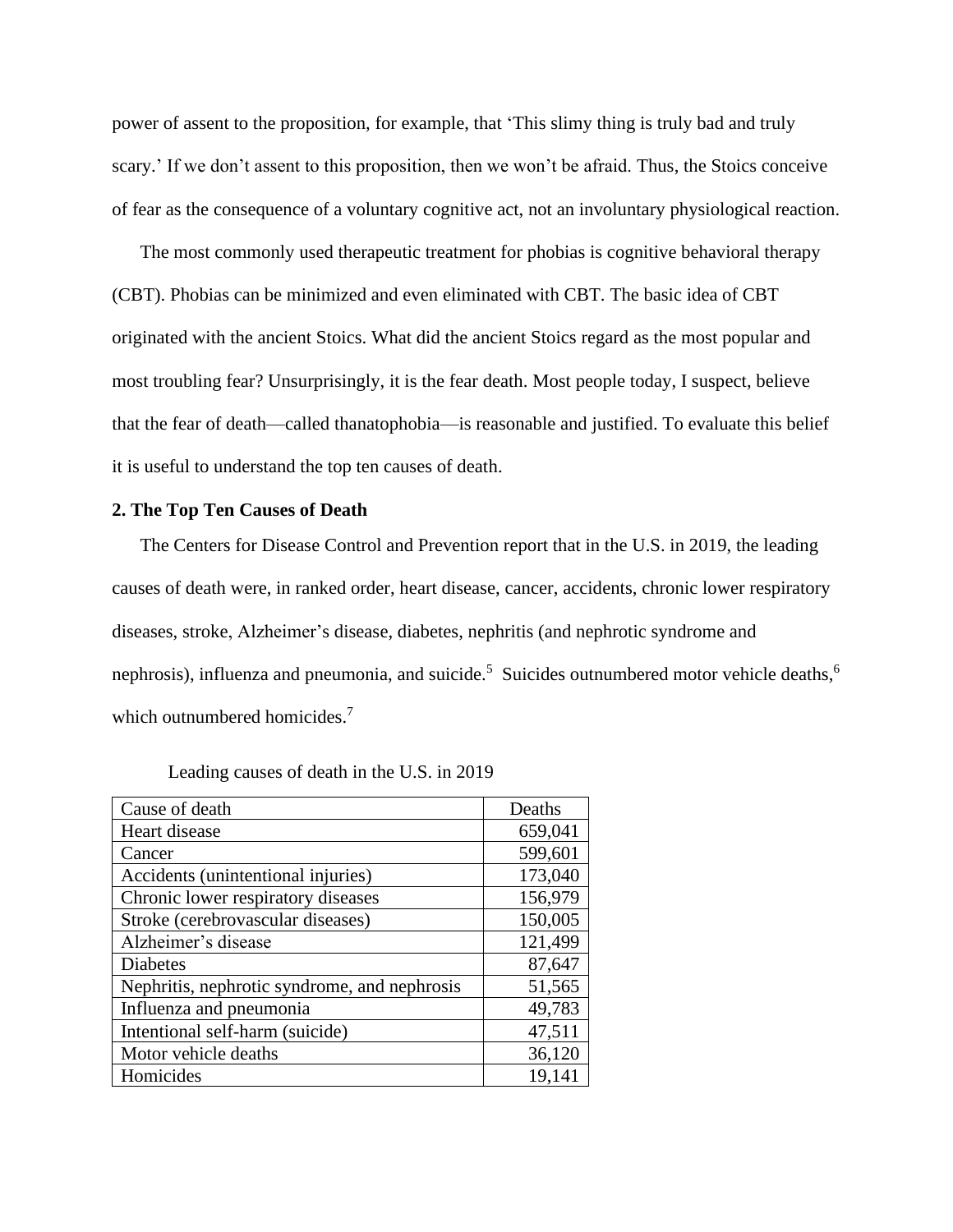The World Health Organization (WHO) reports that in 2012 the top ten causes of death worldwide were ischemic heart disease, stroke, chronic obstructive pulmonary disease, lower respiratory infections, lung, trachea, and bronchus cancers, HIV/AIDS, diarrheal diseases, diabetes mellitus, road injuries and car crashes, and hypertensive heart disease.<sup>8</sup>

| <b>Cause of death</b>               | <b>Deaths in millions</b> |
|-------------------------------------|---------------------------|
| Ischemic heart disease              | 7.4                       |
| <b>Stroke</b>                       | 6.7                       |
| Chronic pulmonary disease           | 3.1                       |
| Lower respiratory infections        | 3.1                       |
| Lung, trachea, and bronchus cancers | 1.6                       |
| <b>HIV/AIDS</b>                     | 1.5                       |
| Diarrheal diseases                  | 1.5                       |
| Diabetes mellitus                   | 1.5                       |
| Road injuries and car crashes       | 1.3                       |
| Hypertensive heart disease          |                           |

Top ten causes of death worldwide in 2012 — WHO

The United Nations Food and Agriculture Organization estimates that about 805 million people of the 7.3 billion people in the world, or one in nine, were suffering from chronic undernourishment in the years 2012 to 2014. The vast majority of these hungry people live in developing regions. Approximately 3.1 million children die from hunger yearly. <sup>9</sup> The WHO estimates that there were 627,000 malaria deaths worldwide in 2012, making mosquitos, which also carry the viral infection dengue, the most dangerous animal in the world.<sup>10</sup>

| Causes of death                    | Rank                        | Deaths    | Percent  |
|------------------------------------|-----------------------------|-----------|----------|
|                                    |                             |           | of total |
|                                    |                             |           | deaths   |
| All causes                         |                             | 2,626,418 | 100.0    |
| Diseases of heart                  |                             | 614,348   | 23.4     |
| Malignant neoplasms                | $\mathcal{D}_{\mathcal{L}}$ | 591,699   | 22.5     |
| Chronic lower respiratory diseases | 3                           | 147,101   | 5.6      |
| Accidents (unintentional injuries) |                             | 136,053   | 5.2      |

2014 Causes of Death in the U.S. $<sup>11</sup>$ </sup>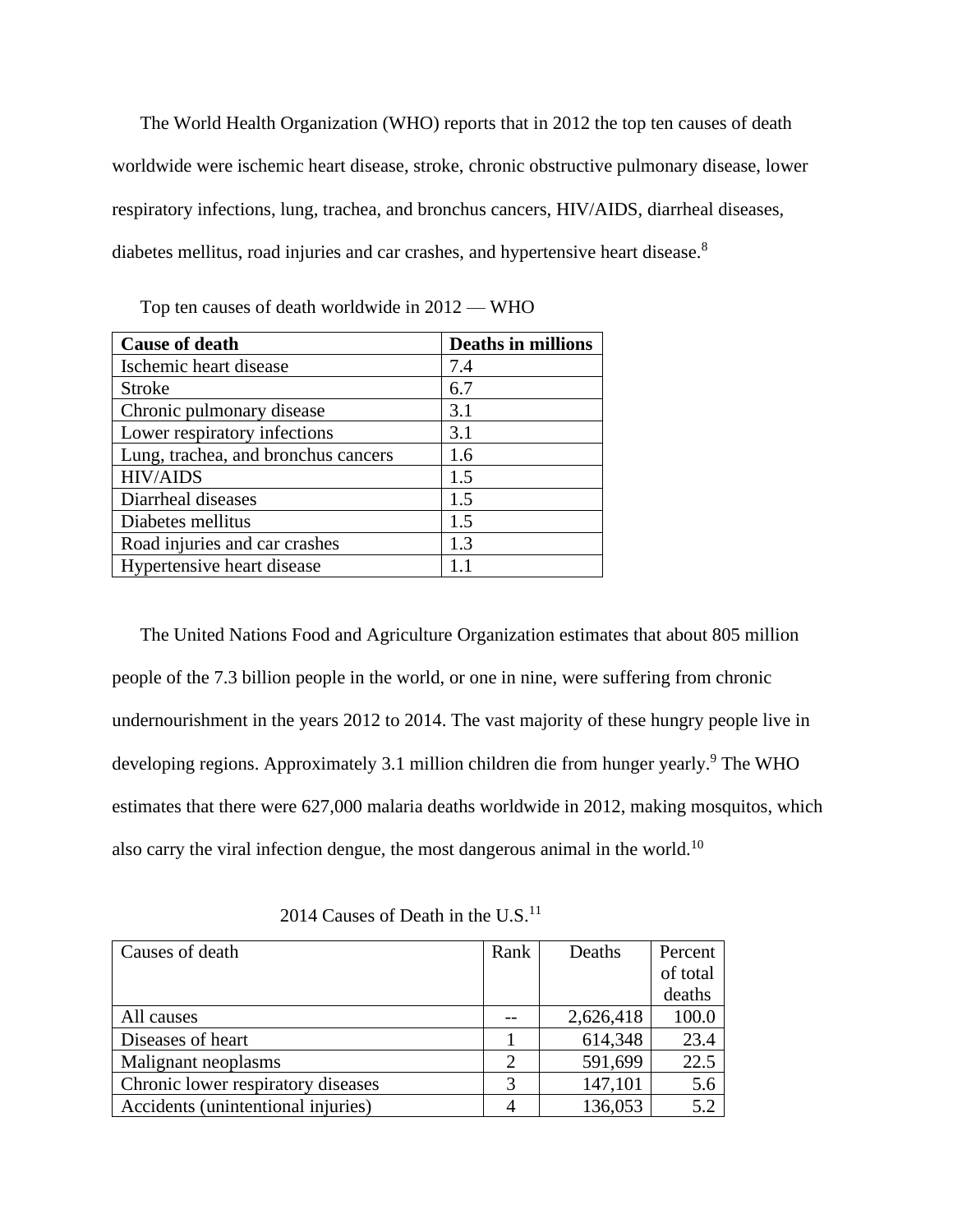| Cerebrovascular diseases                    |    | 133,103 |     |
|---------------------------------------------|----|---------|-----|
| Alzheimer's disease                         | 6  | 93,541  | 3.6 |
| Diabetes mellitus                           |    | 76,488  | 2.9 |
| Influenza and pneumonia                     |    | 55,227  | 2.1 |
| Nephritis, nephrotic syndrome and nephrosis |    | 48,146  | 1.8 |
| Intentional self-harm (suicide)             | 10 | 42,773  | 1.6 |
| Firearms (inside U.S.)                      |    | 33,599  |     |
| Terrorism (inside U.S. and abroad)          |    | 32      |     |

In 2014, motor-vehicle traffic-related injuries resulted in 33,736 deaths, accounting for 16.9% of all accidental deaths. Thus, given the statistical facts and brute probabilities, on purely rational grounds, there is far, far greater justification for amaxophobia—the fear of riding in a car—than for fear of a terrorist attack.

## **3. Terrorism, Guns, and Hurricanes by the Numbers**

That brings us to terrorism.<sup>12</sup> According to the Centre for Research on Globalization, the number of Americans who died worldwide in terrorist attacks in 2013 was eight, whereas the number who died after being struck by lightning was twenty-nine.<sup>13</sup> This source asserts that the U.S. State Department reports that in 2011 only seventeen U.S. citizens were fatal victims of terrorism worldwide, including in Afghanistan, Iraq, and all other theaters of war. The Canadian Global Research Centre calculates that Americans are more than 35,079 times more likely to die from heart disease, 33,842 times more likely to die from cancer, and 4,706 times more likely to die from excessive use of alcohol than from a terrorist attack.

In an Oct. 3, 2016 article CNN compares the number of Americans killed by acts of terrorism to the number of Americans killed by gun violence. Consider the year 2014. For every single American killed by an act of terror in the United States or abroad in 2014, more than 1,049 were killed by a gun. Now consider the period from 2001 to 2014. Using numbers from the Centers for Disease Control and Prevention, CNN found that from 2001 to 2014, 440,095 people died by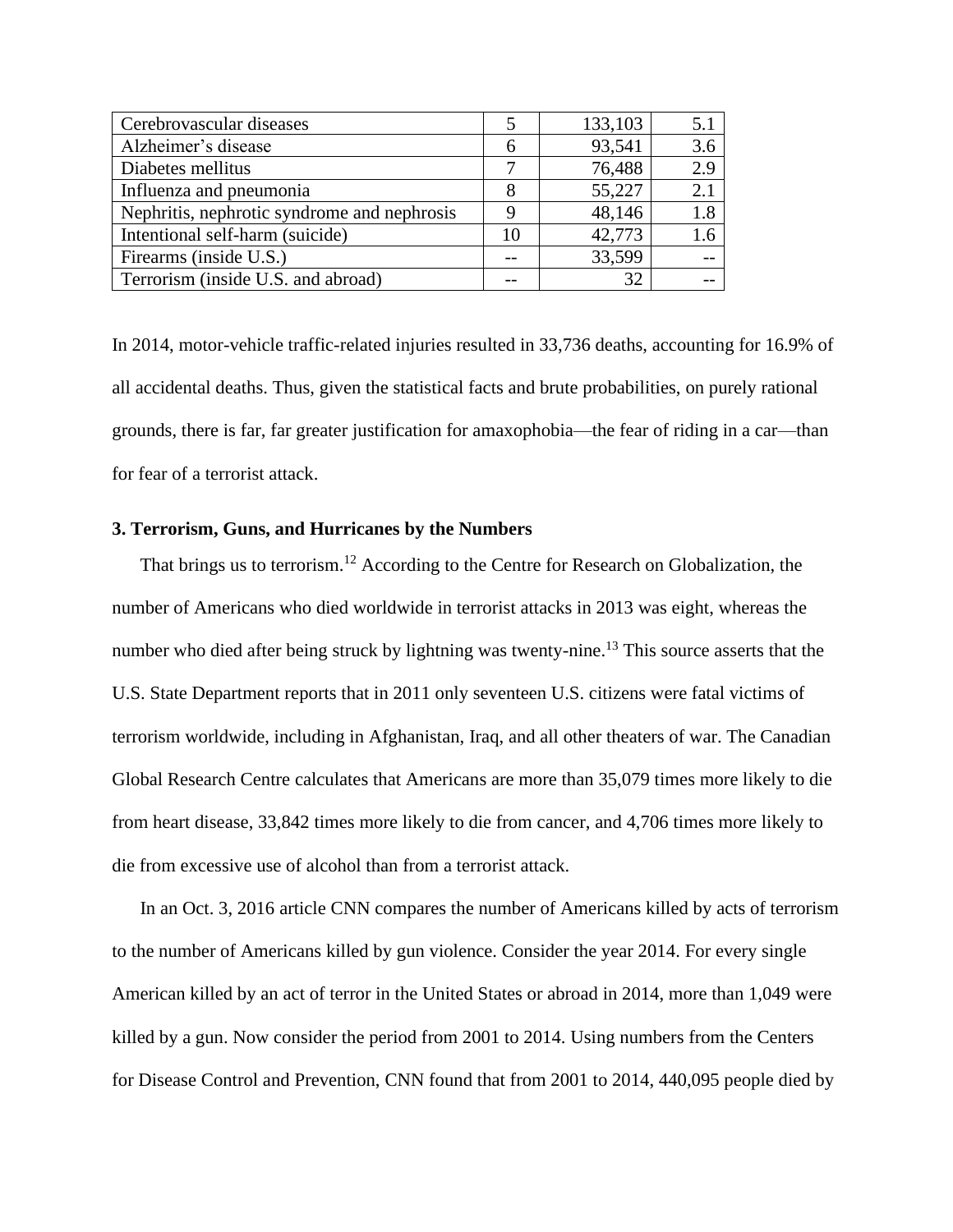firearms on US soil. This data covered all manners of death, including homicide, accident, and suicide.

How does that compare to deaths resulting from acts of terrorism? According to the U.S.

State Department, the number of US citizens killed *overseas* as a result of incidents of terrorism

from 2001 to 2014 was 369. *Inside* the United States CNN found that, between 2001 and 2014,

3,043 people were killed in domestic acts of terrorism. This brings the total to 3,412.



This graph clearly suggests that widescale measures to reduce firearm violence is a far more urgent goal for saving lives than strategizing about reducing the chances of terrorist attacks. I am in no way minimizing the seriousness of terrorist attacks or the damage they cause, including PTSD, for example.<sup>14</sup> I am simply making an empirical observation about the greater prevalence of violence and death from firearms than deaths resulting from acts of terrorism.

The U.S. State Department Bureau of Counterterrorism compiled statistics displaying terrorism related deaths, injuries, and kidnappings of private U.S. citizens from 2010 through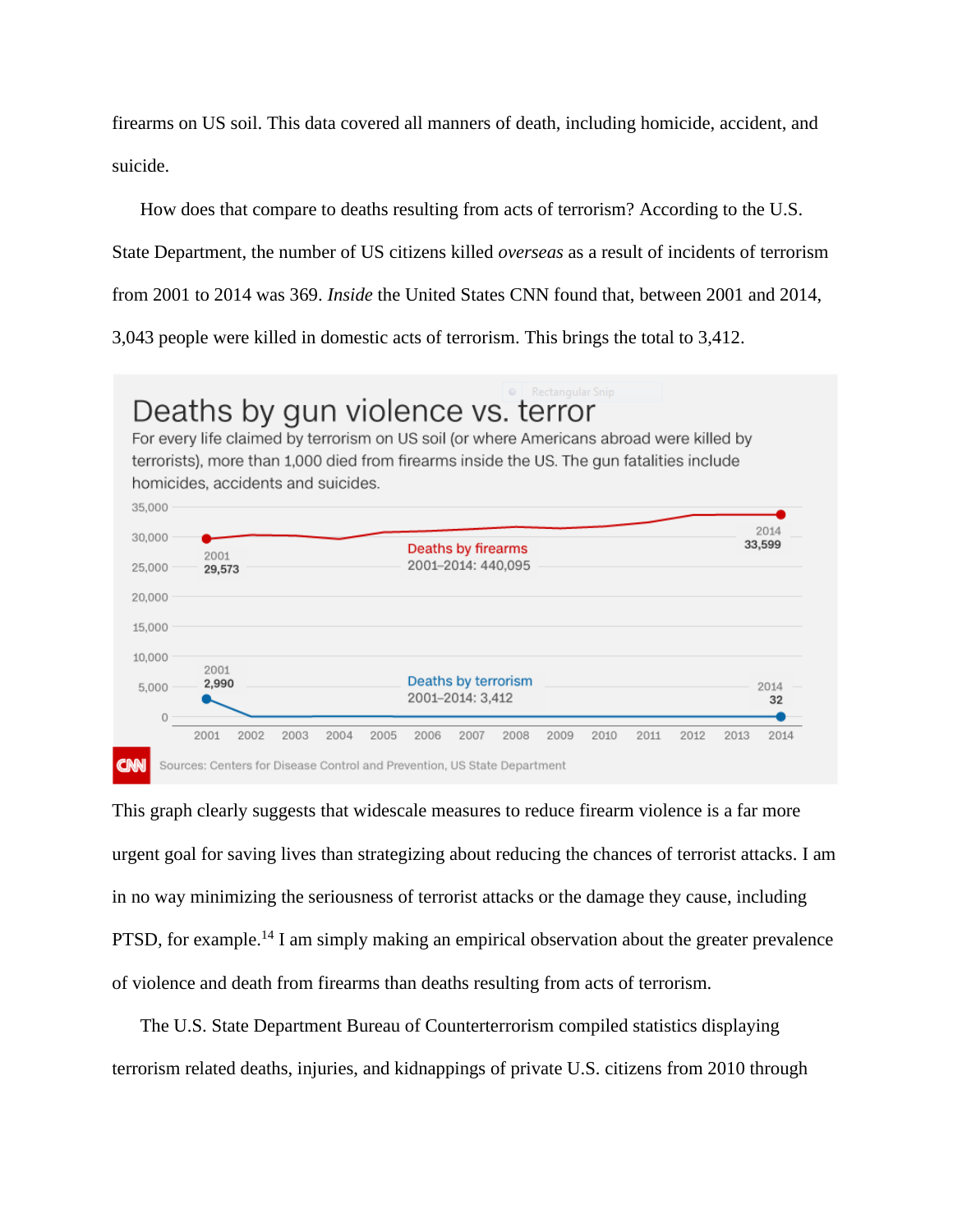2015. Over these six years, the average number of deaths related to terrorism is seventeen, with as few as ten in 2012 and as many as 24 in 2014. The number of injuries related to terrorism during this period is also remarkably low and quite steady—averaging 10.33 per year. Kidnappings related to terrorism are even less common.

What about other causes of death? Consider hurricanes. *The New York Times* reported on September 1, 2017 that Hurricane Harvey had caused 1,833 deaths. Harvey was far more lethal than all the terrorist attacks worldwide combined over 2016 and 2017. Hurricane Irma was the most powerful hurricane ever recorded in the open Atlantic Ocean. Irma killed between 70 and 80 people in the Caribbean and the southeastern U.S. The death toll in Puerto Rice from Hurricane Maria is disputed. Estimates range from 45 to more than 450.<sup>15</sup> Hurricane Katrina was responsible for 1,836 fatalities in 2005.<sup>16</sup> Consequently, the direct and indirect deaths due to hurricanes Harvey, Irma, and Maria in 2017 exceed the 2,996 lives lost in the attacks on the World Trade Center in New York City and the Pentagon on September 11, 2001.<sup>17</sup>

Politicians are notorious for manipulating voters by using rhetoric that plays on their fears. Media sources routinely report bombings and mass shootings while pundits debate whether each attack is an act of terrorism or not. But the most common causes of death receive very little notice by major media outlets. Easy-to-find statistics correct such a distorted accounting of the relative risks of fatality in North America.

#### **4. Replacing Fear with Caution**

Are Stoics free of all phobias? Interestingly, the great Stoic teacher Epictetus was not. He suffered from thalassophobia, fear of the sea.

Whenever I go to sea, as soon as I gaze down into the depths or look at the waters around me and see no land, I am beside myself, and imagine that if I am wrecked I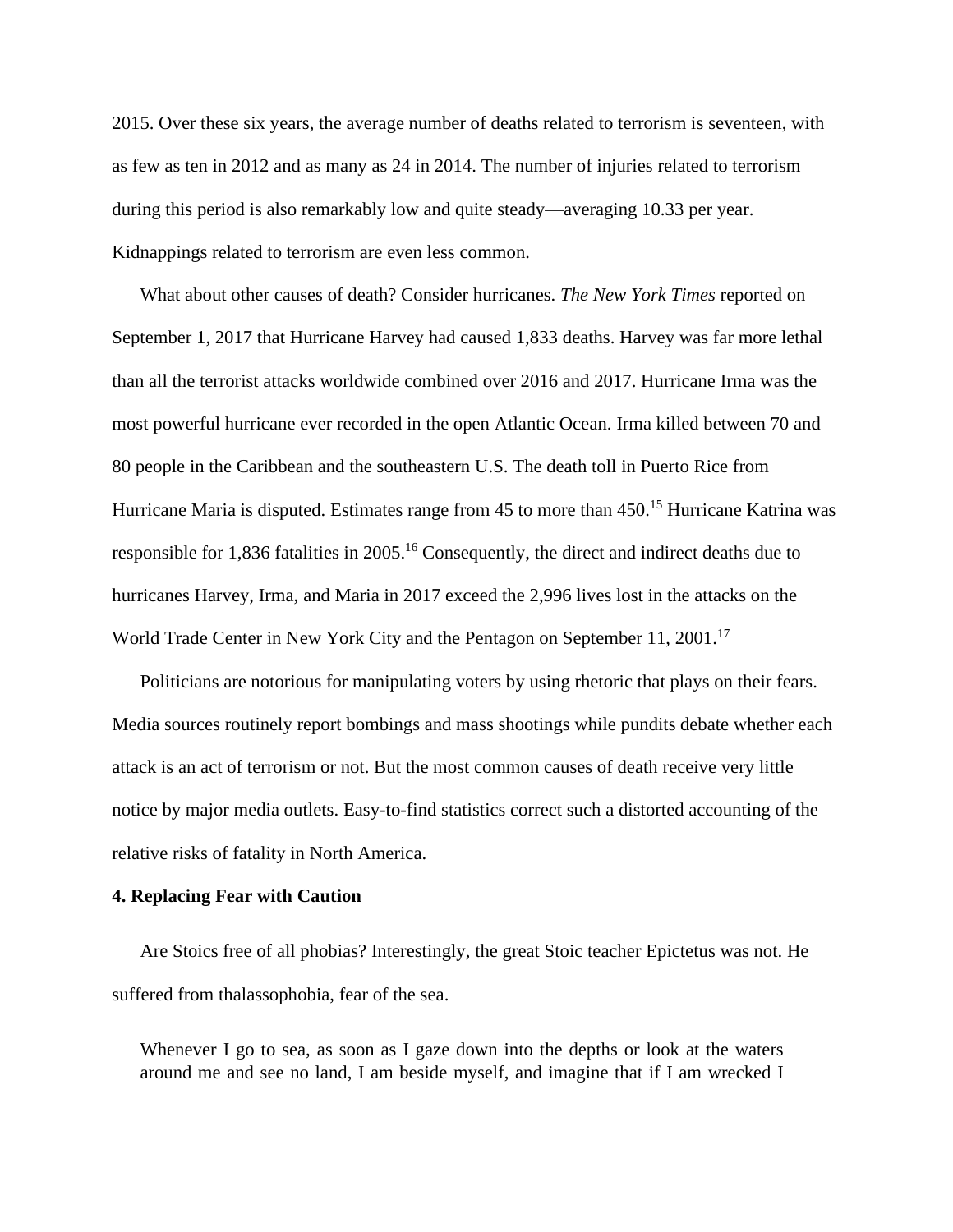must swallow all that sea; nor does it once occur to me that three pints are enough.<sup>18</sup> (*Discourses* 2.16.22)

He also imagines an earthquake causing the entire city to crash down on him, but then pauses to calmly reflect that one little stone would be enough to knock his brains out (*Disc.* 2.16.23). What causes emotional alarm is not the sea or the earthquake but one's judgment that one will be permanently separated from one's companions, familiar places, and social relations coupled with the false judgment that such separation is evil. To the contrary, Epictetus argues that it does not matter whether one dies by accident, by human agency, or even by being frightened by a mouse. The same thing, death, results from all these many causes, so he reasons that no cause of death is scarier than any other.

Where is the hardship when something that was born is destroyed? The instrument of destruction is either a sword, or a wheel, or the sea, or a tile, or a tyrant. And what does it matter to you by what way you descend to Hades? All roads are equal. But, if you want to hear the truth, the one that a tyrant sends you along is shorter. No tyrant ever took six months to cut someone's throat, but a fatal fever often lasts a year. All these things are meaningless noise and the boasting of empty names. (*Disc.* 2.6.17-19)

'All roads to death are equal' means that they are all equally indifferent because they all lead to the very same destination. The phrase 'descent to Hades' is simply Epictetus' concession to a popular religious phrase for dying. Stoics reject the possibility of an afterlife.<sup>19</sup> Epictetus defuses the threatening sounding names — decapitation by a sword, being broken on a wheel, etc. — by recasting them as inarticulate noise, mere static hiss from the mouths of non-Stoics who don't understand death. They boast about the horrors of various gruesome executions a tyrant could command, but this is vacuous clamor. All paths to death lead to the same destination, so every manner of death is equally indifferent to a Stoic.

Epictetus thinks that Socrates was wise to call death and all such things that non-Stoics foolishly fear 'bugbears' (*mormolukeia*).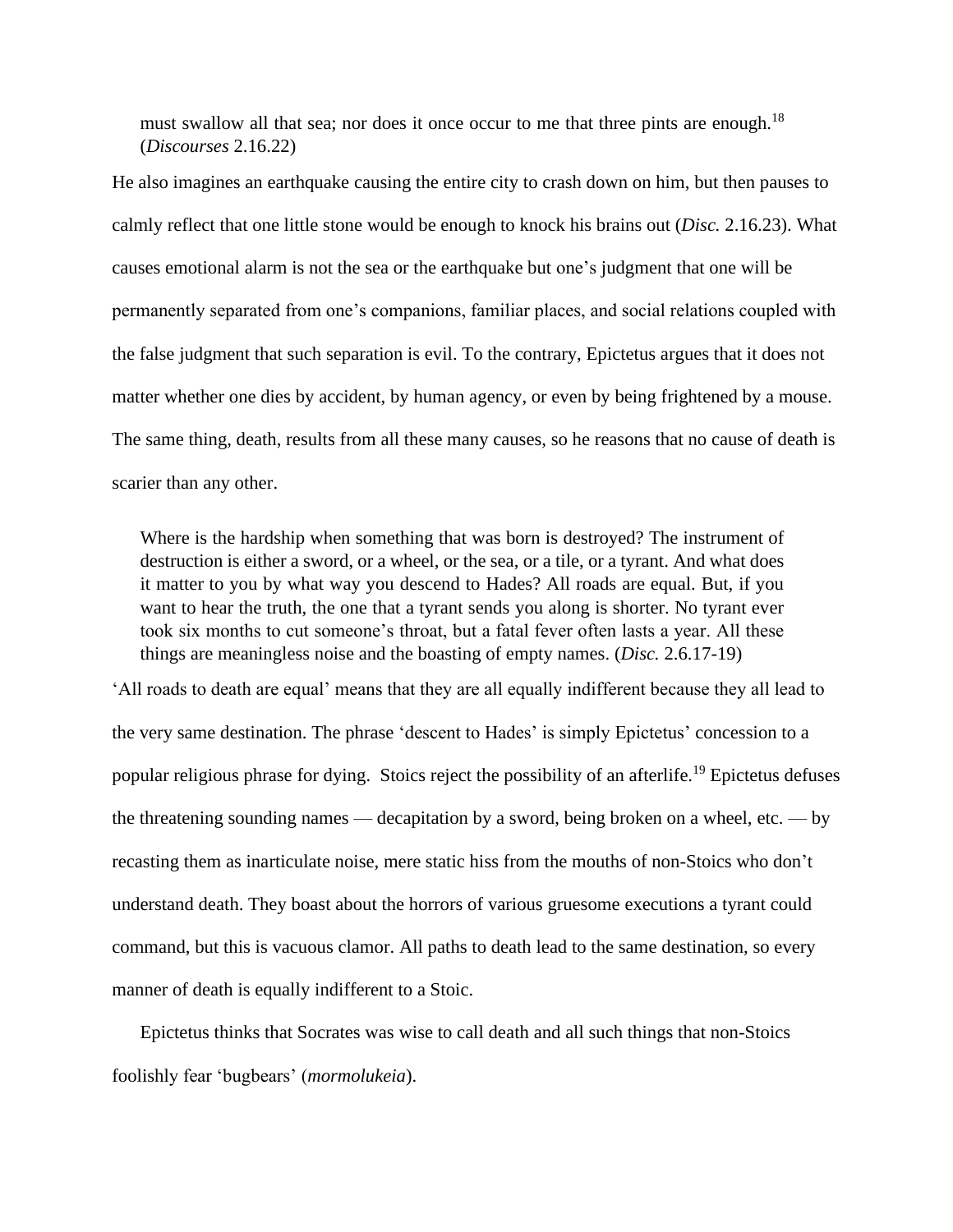For just as masks seem fearsome and terrible to children because of their inexperience, we are affected in a similar manner by events for much the same reason as children are affected by bugbears. For what is a child? Ignorance. What is a child? Lack of instruction. For where a child has knowledge, he is no worse off than we are. What is death? A bugbear. Turn it around and see what it is. See, it does not bite. (*Disc*. 2.1.15- 17)

Stoics have examined death and understand it, and so they fear it no more than adults who have examined Halloween monster masks and see that there is nothing scary behind them.

Death, Stoics believe, is not what motivates shameful deeds. Rather, the *fear* of death drives us to abandon our duties, betray our comrades, and act as cowards in order to save our hides. Epictetus says: "It is not death or pain that is to be feared, but the fear of pain or death" (*Disc*. 2.1.13). In effect, he recommends that we adopt a savvy phobophobia: "If, instead of death or exile, we feared fear itself, we would practice avoiding those things that appear to us to be evil" (*Disc*. 2.16.19). So, Epictetus insists that our confidence should be directed toward death, whereas our caution should focus on the false judgment that death is fearful (*Disc*. 2.1.13-14).

Death cannot rob us of our moral integrity, but fear can when, out of fear, we disgrace ourselves. Epictetus asks his students…

Will you, then, realize that this epitome of all human evils, and of meanness, and of cowardice is not death, but rather the fear of death? Against this, then, discipline yourself, toward this let all your reasonings, your exercises, your readings tend, and you will know that only in this way are human beings liberated. (*Disc*. 3.26.38-39)

Stoics believe that all phobias result from habitually making irrational judgments. Those who fear death fail to fully understand and accept the fact that all living things are mortal. For Stoics, death is nothing tragic, nothing shameful, and so nothing evil (*Disc*. 4.1.42). Death is not dreadful, according to Stoics. Dying shamefully is dreadful. Epictetus thinks that removing the fear of death not only removes the greatest obstacle to a happy life but also simultaneously undermines all lesser fears.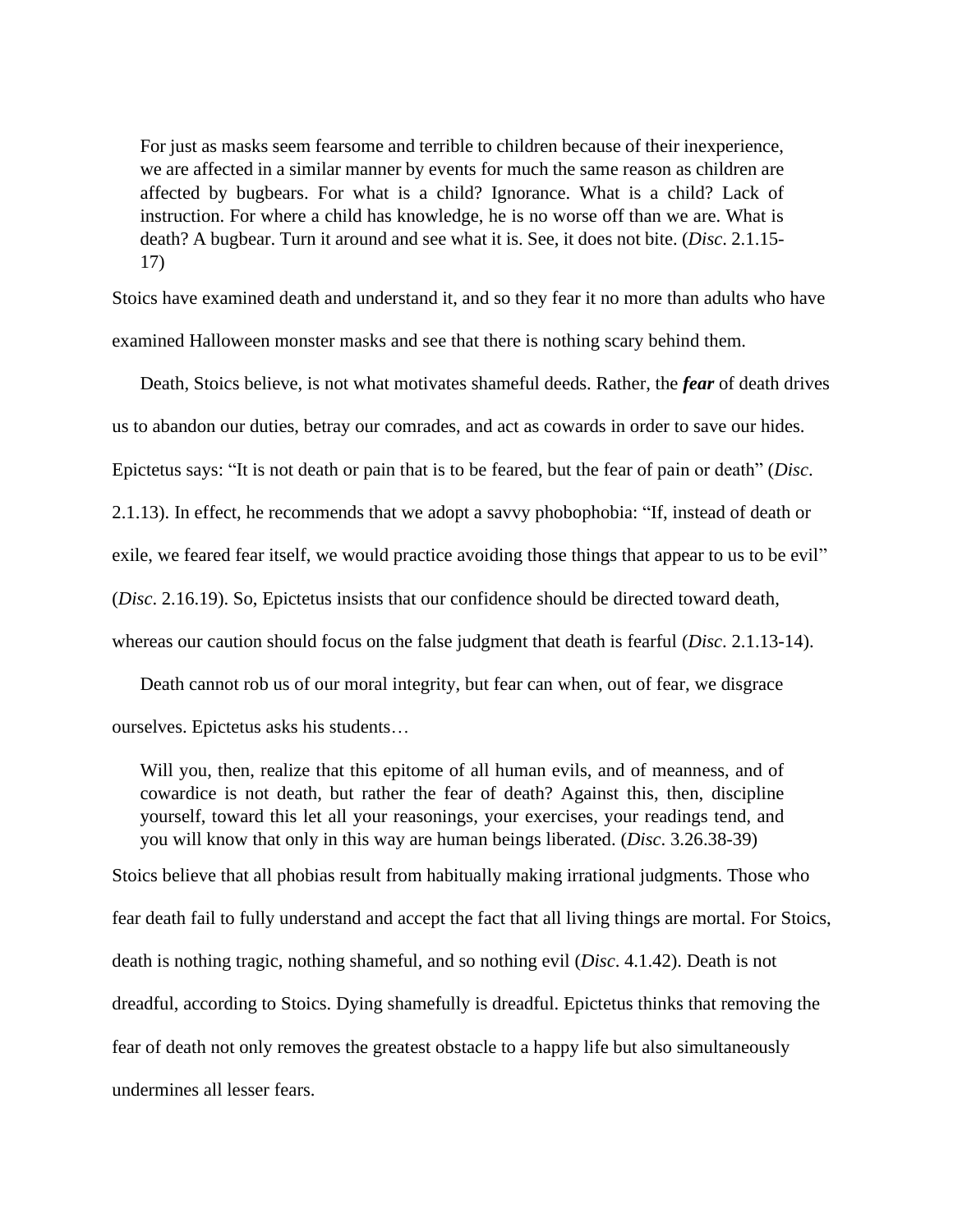Someone may object that since Stoics think we should try to become totally fearless, this impossible project will lead us to become utterly reckless. This objection is misplaced. Stoics actually advise that the proper mental disposition to maintain when facing dangerous circumstances is *caution*. The Greek word is *eulabeia*. Stoics advise us always to look before leaping. We ought to be circumspect, consider our options, deliberately weigh them, and then finally act with care. This thoughtful wariness involves no worry, anxiety, or fear. So, Stoic fearlessness is about exercising due caution, not being reckless. Moreover, it doesn't matter whether total fearlessness is psychologically impossible. Our goal can be to make progress becoming less fearful over time. This goal is attainable.

I conclude that Stoic thinking about fear can help us in at least three ways. First, Rational Emotive Behavior Therapy and Cognitive Behavior Therapy, both inspired by Stoic exercises, empower us to rid ourselves of specific phobias.<sup>20</sup> Second, knowing some facts about likely causes of death serves to protect us from alarmists whose political rhetoric wildly distorts the dangers of harm from acts of terrorism. Third, knowing some facts about the diseases that are the leading causes of death may inspire us to healthier eating habits, drinking plenty of water, daily exercise, not using tobacco or vaping, not drinking alcohol to excess, managing stress effectively, and getting quality sleep daily.<sup>21</sup> Such knowledge could also move us to work to aid those vulnerable to premature death due to poverty. Stoicism both dispels fallacious appeals to fears about terrorism and sweeps away the phobias that block us from living happily.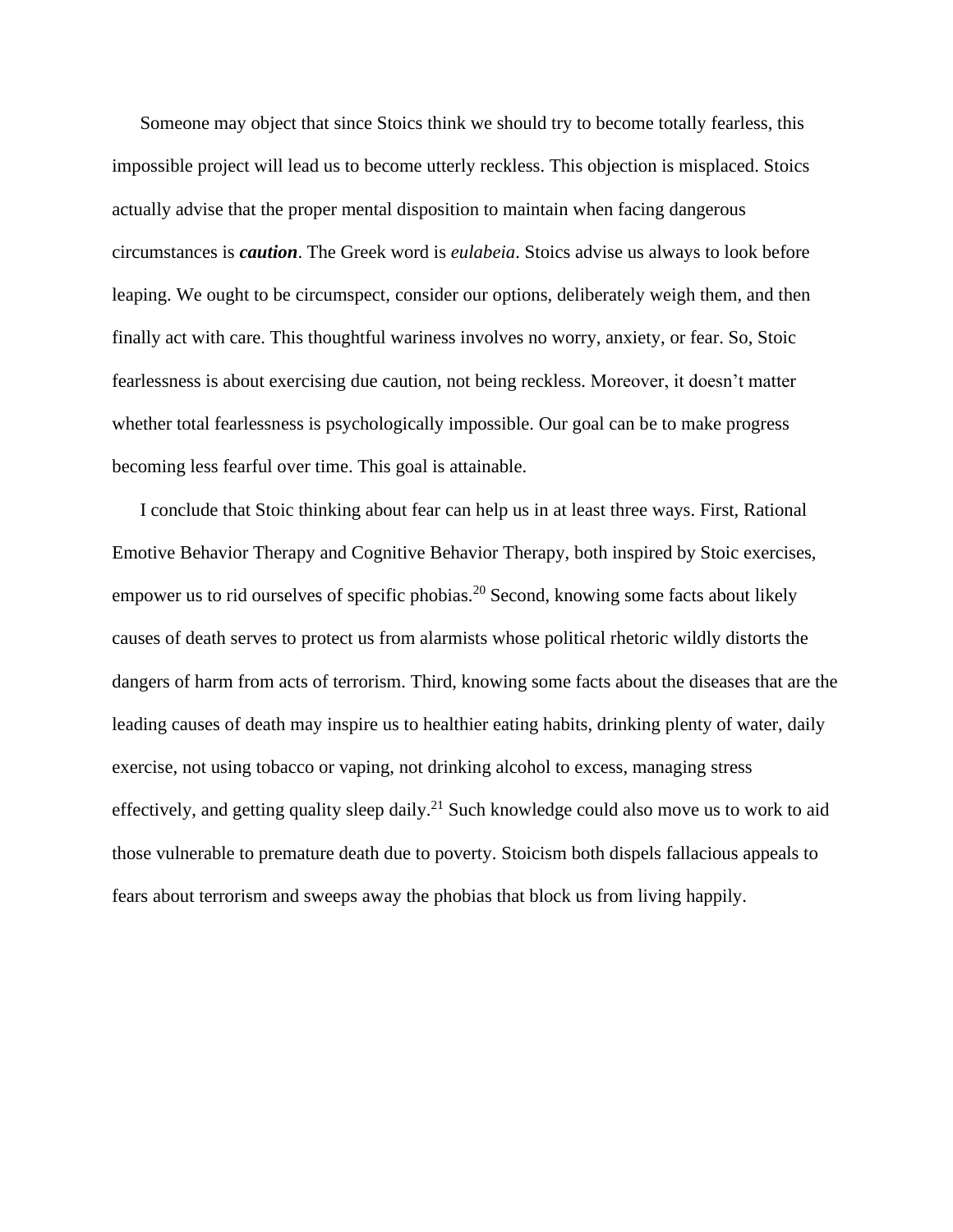## Bibliography

- Barclay, Eliza and [Alexia Fernández Campbell.](https://www.vox.com/authors/alexia-fernandez-campbell) "Everything that's been reported about deaths in Puerto Rico is at odds with the official count." *Vox*, October 11, 2017. [https://www.vox.com/science-and-health/2017/10/11/16424356/puerto-rico-official](https://www.vox.com/science-and-health/2017/10/11/16424356/puerto-rico-official-hurricane-maria-death-toll)[hurricane-maria-death-toll.](https://www.vox.com/science-and-health/2017/10/11/16424356/puerto-rico-official-hurricane-maria-death-toll)
- Centers for Disease Control and Prevention. National Center for Health Statistics. Accessed April 21, 2021. [http://www.cdc.gov/nchs/fastats/.](http://www.cdc.gov/nchs/fastats/)
- Cherry, Kendra. "Ten of the Most Common Phobias." Updated January 20, 2020. Accessed April 21, 2021. [https://www.verywell.com/most-common-phobias-4136563.](https://www.verywell.com/most-common-phobias-4136563)
- Combs, Cynthia C. *Terrorism in the Twenty-First Century*, 8<sup>th</sup> edn. New York: Routledge, 2018.
- Culbertson, Fredd. "The Phobia List." Accessed May 31, 2017. http://www.phobialist.com.
- Epictetus. *Discourses*.
- Fisher, R. M. "Towards a Theory of Fearism" (Technical Paper No. 51). Carbondale, IL: In Search of Fearlessness Research Institute, 2014.
- Fisher, R. Michael and Subba, Desh, *Philosophy of Fearism: A First East-West Dialogue*. Xlibris, 2016.
- Flannery, Raymond B., *Coping with Anxiety in an Age of Terrorism*. New York: American Mental Health Foundation, 2017.
- Global Research Centre. "The Terrorism Statistics Every American Needs to Hear." Accessed November 1, 2015. [http://www.globalresearch.ca/the-terrorism-statistics-every-american](http://www.globalresearch.ca/the-terrorism-statistics-every-american-needs-to-hear/5382818)[needs-to-hear/5382818.](http://www.globalresearch.ca/the-terrorism-statistics-every-american-needs-to-hear/5382818)
- Robertson, Donald. *The Philosophy of Cognitive Behavioural Therapy: Stoic Philosophy as Rational and Cognitive Psychotherapy*. New York: Routledge, 2010.
- Subba, Desh. *Philosophy of Fearism: Life Is Conducted, Directed and Controlled by the Fear*. Xlibris, 2015.
- Wikipedia.com. "Motor vehicle fatality rate in U.S. by year." Last edited April 19, 2021. Accessed April 21, 2021. [https://en.wikipedia.org/wiki/List\\_of\\_motor\\_vehicle\\_](https://en.wikipedia.org/wiki/List_of_motor_vehicle_%20deaths_in_U.S._by_year)  [deaths\\_in\\_U.S.\\_by\\_year.](https://en.wikipedia.org/wiki/List_of_motor_vehicle_%20deaths_in_U.S._by_year)
- Wikipedia.com. "Hurricane Katrina." Last edited April 20, 2021. Accessed October 11, 2017. [https://en.wikipedia.org/wiki/Hurricane\\_Katrina.](https://en.wikipedia.org/wiki/Hurricane_Katrina)
- Wikipedia.com. "Casualties of the September 11 attacks." Last edited April 20, 2021. Accessed October 11, 2017. [https://en.wikipedia.org/wiki/Casualties\\_of\\_the\\_September\\_11\\_attacks.](https://en.wikipedia.org/wiki/Casualties_of_the_September_11_attacks)
- World Health Organization. "The Top 10 Causes of Death." Accessed November 1, 2015. [http://www.who.int/mediacentre/factsheets/fs310/en/.](http://www.who.int/mediacentre/factsheets/fs310/en/)